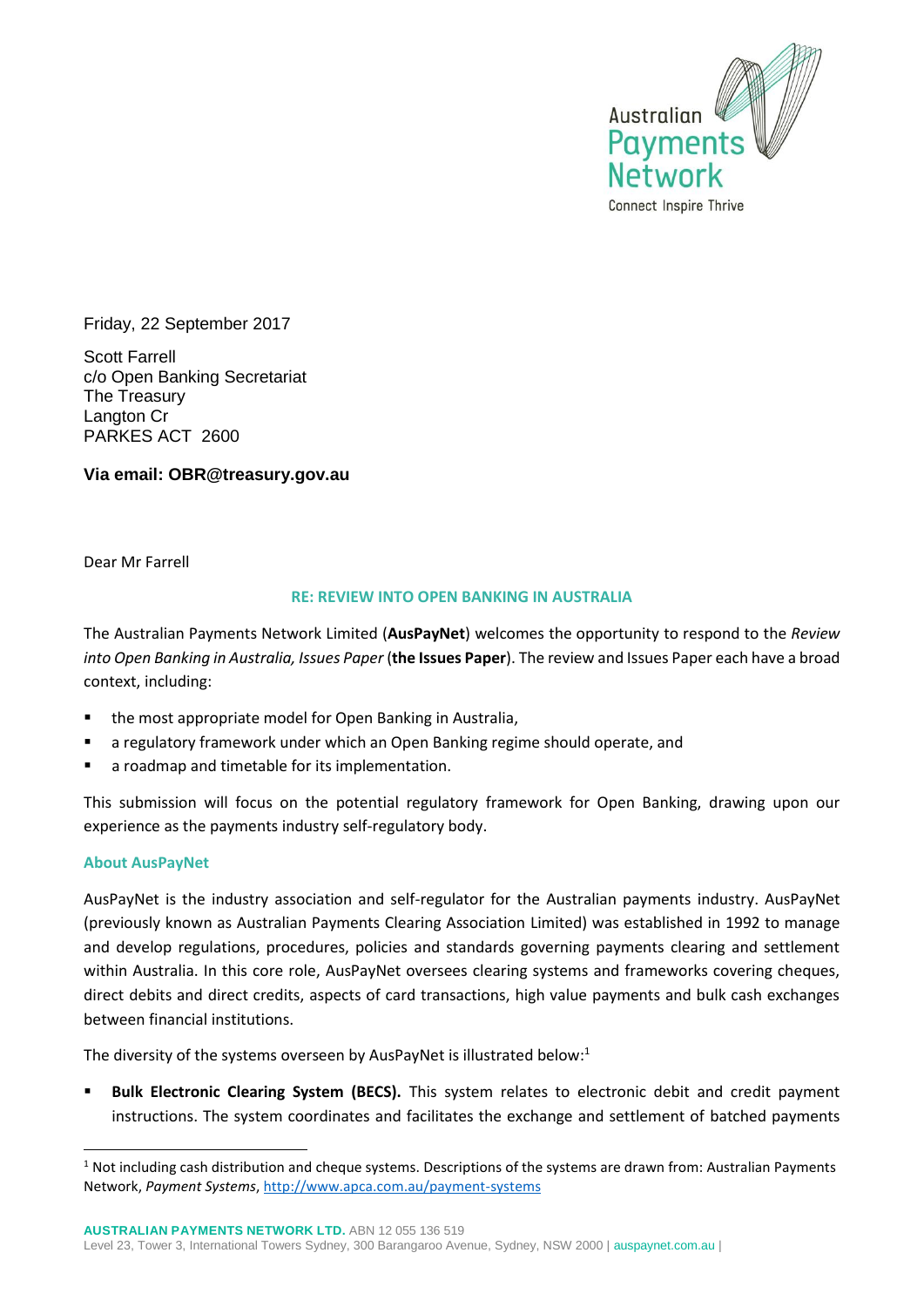between participants. Common customer users are payroll and pay anyone (direct credits) and regular bills (direct debits).

- **E Issuers and Acquirers Community (IAC)**. The IAC provides a forum for discussions, establishes rules, standards and guidelines, and provides a range of speciality services for all card payments in Australia. The IAC also provides security rules and standards for the approval and operation of ATMs, accreditation of point-of-sale (**POS**) terminals and other PIN entry devices that accept debit card transactions in Australia.
- **Community of Interest Network (COIN).** The COIN is a high availability, managed network infrastructure system used for multilateral secure transmission of payment files and messages between payments participants.
- **High Value Clearing System (HVCS).** High value payments are generally made between financial institutions, either for their own needs or on behalf of corporate customers. HVCS is used to provide a best practice, efficient and highly secure electronic payments system.

Each payment system is overseen by a management committee, which reports directly to AusPayNet's Board. Committee membership is drawn from AusPayNet's member organisations, numbering over 120 organisations from across the payments industry, with Chairs drawn from our Board, including our independent directors.

AusPayNet works closely with industry, government, regulators and other stakeholders to improve the Australian payments system by promoting competition and innovation, delivering efficiency, and controlling systemic risk. We create a shared purpose that engenders confidence in the payments system. AusPayNet has a history of driving a collaborative approach to common industry issues. Among other matters, in recent years, we have:

- Established eftpos Payments Australia Ltd as an independent entity.
- Worked with the Reserve Bank of Australia (**RBA**) to establish the Australian Payments Council (**APC**), for which AusPayNet provides ongoing support.
- Following the Payments System Board's Conclusions to the Strategic Review of the Innovation in the Payments System, AusPayNet formed the Real-Time Payments Committee in September 2012 to develop a clear way forward for the Australian payments industry on real-time, low-value payments. This collaborative industry forum developed a proposal which evolved to become the New Payments Platform Program in 2013. Building on this early work, AusPayNet was instrumental in bringing industry together to support the creation of the now independent New Payments Platform Australia Ltd.

### **What regulatory framework is needed to give effect to and administer the regime?**

The Issues Paper states that it will consider 'the extent to which an Open Banking regime could operate through a framework (including policies, legislation, standards and infrastructure) that achieves an appropriate balance between economy-wide standardisation and necessary industry-level adaptation'.

AusPayNet's practical experience of operating framework agreements for the payments industry points to the requirement for two distinct elements of a framework. Firstly, industry must come together to agree a governance structure and operating rules and secondly, there must be continuous management of the framework through an accreditation regime.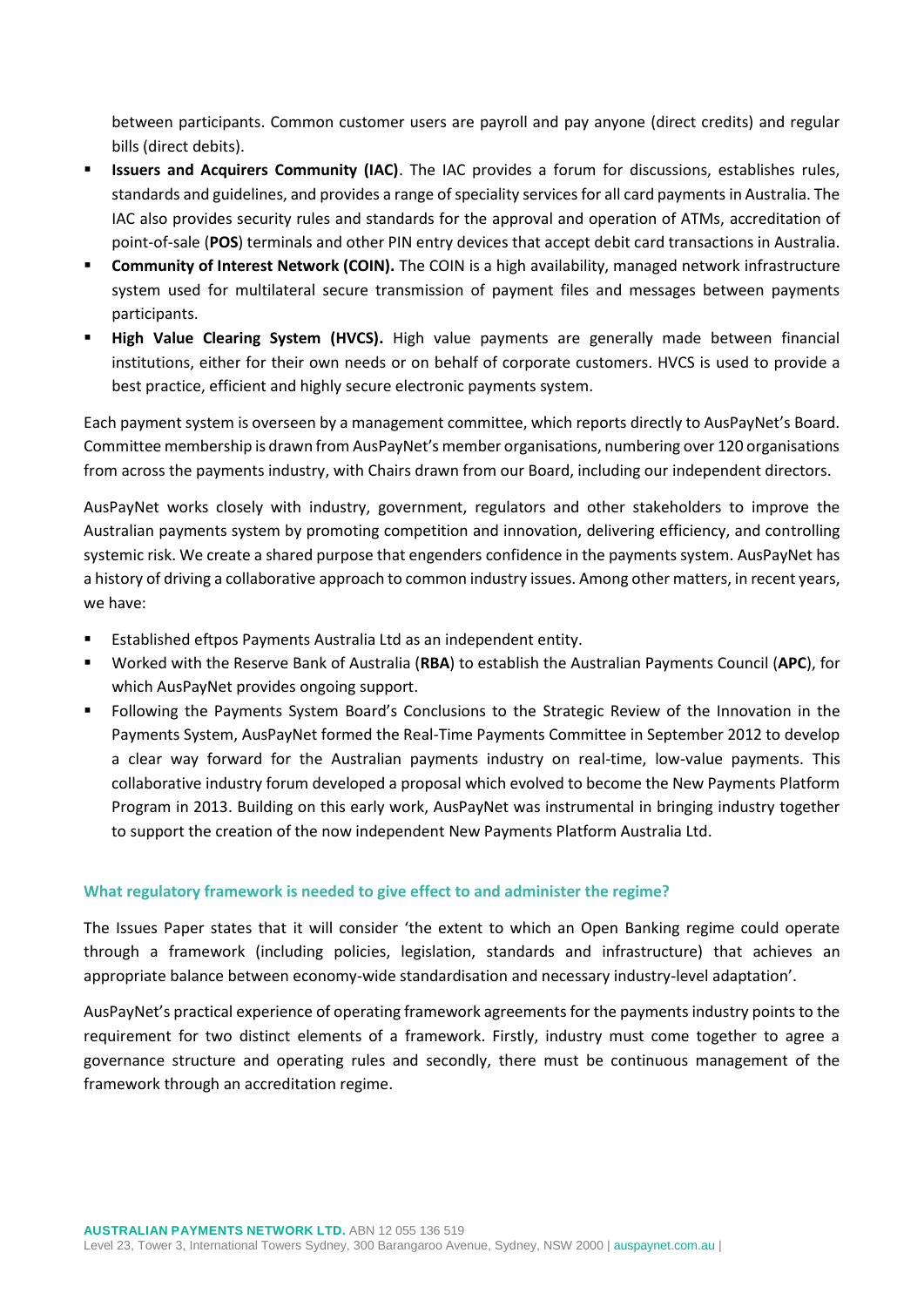## Governance Framework

An Open Banking regime should be underpinned by a robust governance framework. This will help to ensure that all parties (including consumers, data providers and third parties) have confidence in the system. The governance model should be adaptable to advances in technology, and to support new entrants.

At a minimum, an effective model must:

- Be transparent
- Be open to all participants, provided they are appropriately accredited and licensed
- Facilitate and adapt to new technologies and customer needs
- Champion customers interests

The Opening Banking Standards in the UK state that "*objective criteria to determine membership of each body should be established to ensure there are no challenges of discrimination in terms of who can be a member. A right of appeal against membership decisions should exist. A transparent approach should be taken to publishing all membership decisions, including any complaints about third parties being excluded*". 2

As a member-driven organisation, AusPayNet has extensive experience in managing the rules, standards and regulations pertaining to payment systems. Membership is open to any organisation that directly participates in at least one recognised Australian payment system and members have the opportunity to influence development of payment system strategy, policy and regulation. AusPayNet also provides a venue for industry collaboration on payments innovation. As such, we welcome the opportunity to participate in the development of an appropriate governance regime for data.

# Accreditation Regime

As previously noted, a governance framework requires an effective accreditation process for participants seeking to receive customer data. In this regard, AusPayNet's self-regulatory functions include administration of IAC Regulations and Procedures (**Code Set**). Among other things, the Code Set provides a procedure for the accreditation of POS devices. Both members and non-members are entitled to submit a device for approval. A detailed breakdown of this process is included as an example at Appendix A.

The POS accreditation framework is designed to reduce risk to the payment infrastructure and provide appropriate protections for customers. With this track record in managing device accreditation, we offer our support to Treasury in the establishment and operation of an appropriate regime for managing the accreditation of third parties seeking receipt of customer data.

# **Concluding Remarks**

-

AusPayNet has a strong track record as an effective self-regulator, highlighted by our ability to find solutions to complex industry questions. We have established and supported innovative approaches to payments for Australian consumers via eftpos and NPP. We continue to oversee Australian clearing systems and participate in the development of standards relating to the payments system.

AusPayNet provides opportunities for future industry collaboration and we would welcome the opportunity to work closely with Treasury in the establishment and operation of a governance framework.

<sup>2</sup> Payments Forum UK, *The Open Banking Standard*, p58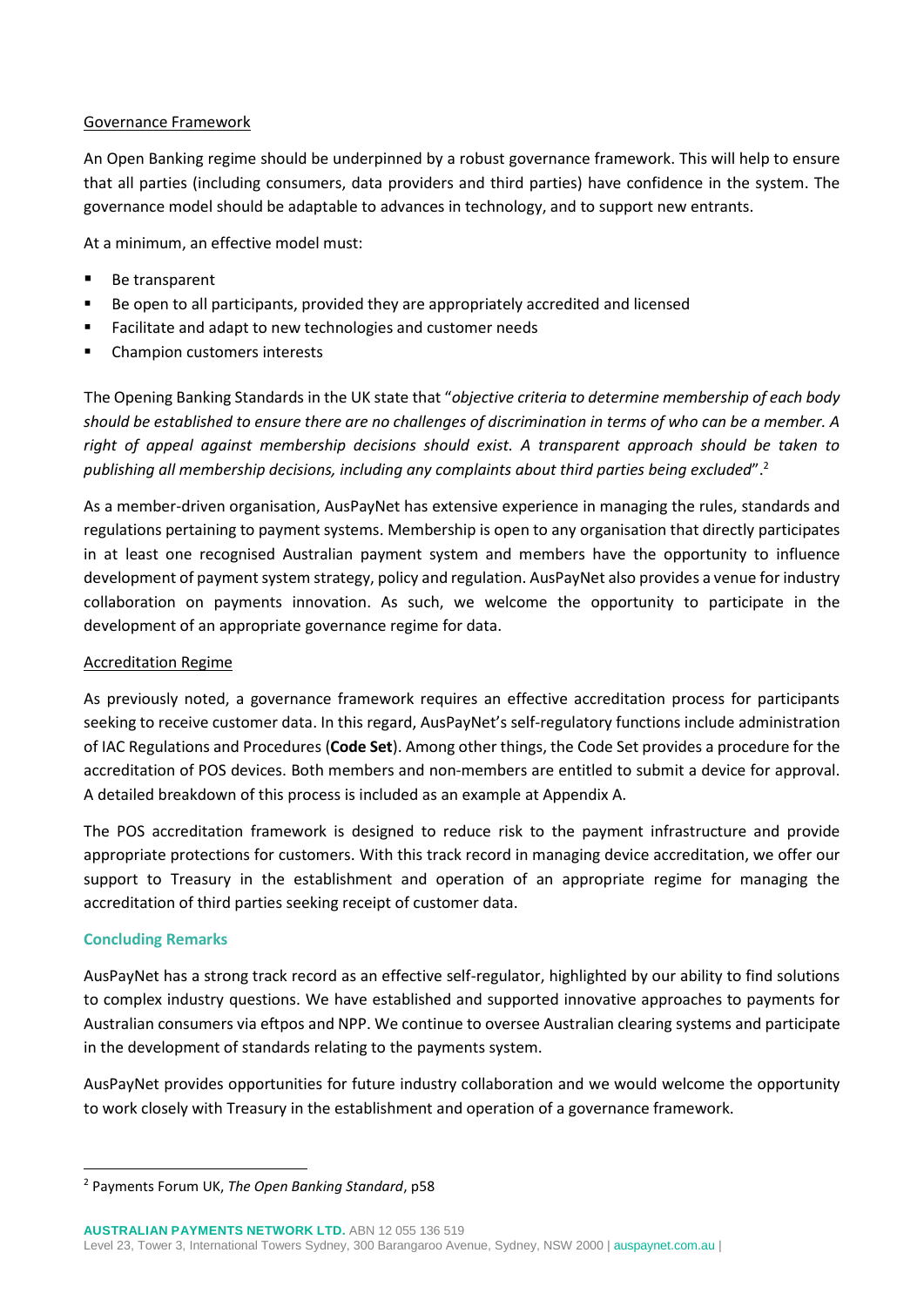Please do not hesitate to contact me if you require any clarification in relation to this submission, or additional payment related information.

Yours sincerely

Leila Fourie **Chief Executive Officer Australian Payments Network**